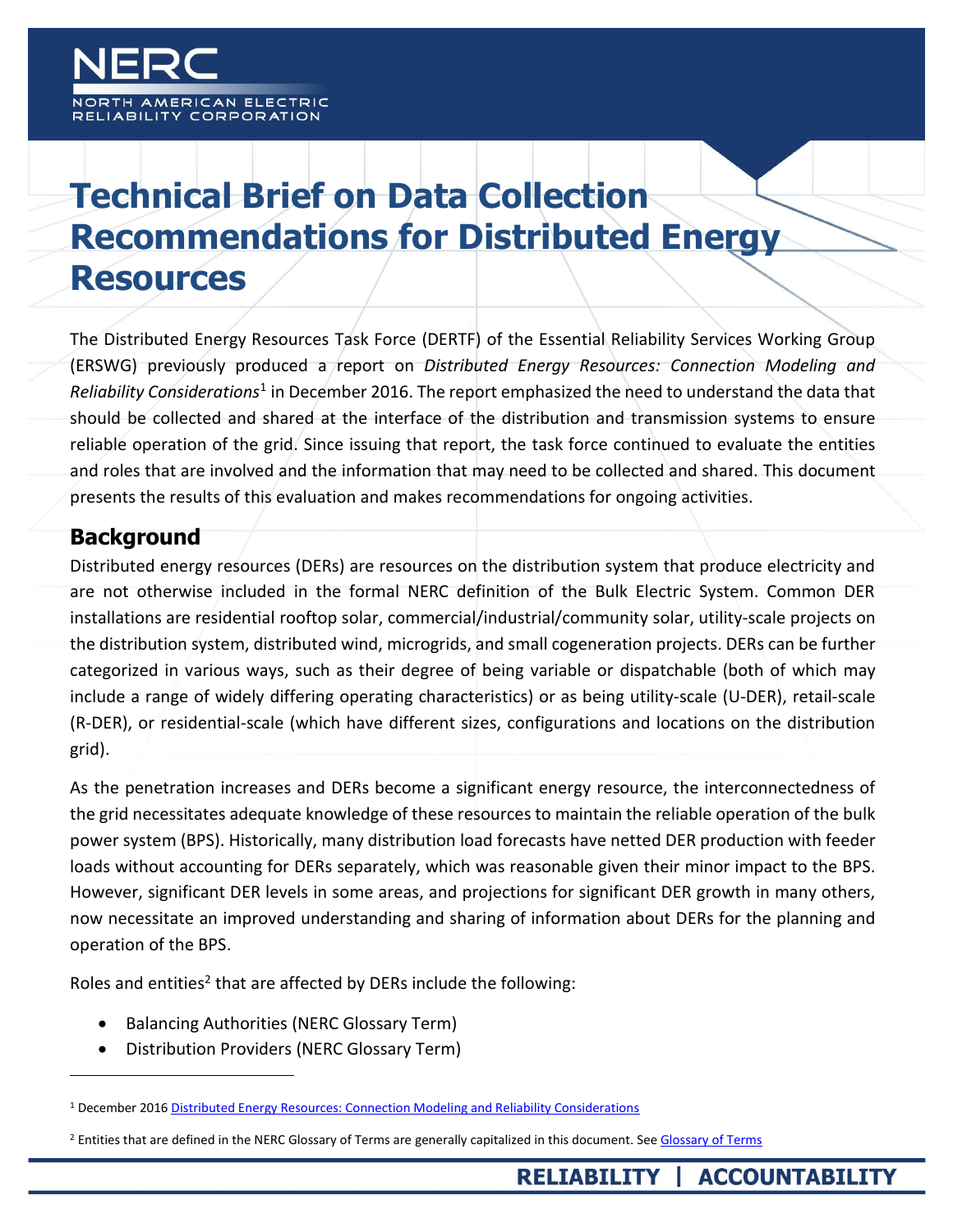## ERC

- **Distribution operators (General Industry Term)**
- Distribution system protection engineers (General Industry Term)
- **Distribution planners (General Industry Term)**
- Transmission Operators (NERC Glossary Term)
- Transmission Planners and Planning Coordinators (NERC Glossary Terms)

Each of these roles and entities will require appropriate DER information to reliably perform their particular functions in the BPS. The transfer of this data and information may be bidirectional. For example, while certain information may be provided by distribution providers to those responsible for the BPS, other information and guidance may be provided by the entities responsible for the BPS to distribution providers. It is noted that many distribution providers are not NERC-registered entities as they do not meet the registration requirements. A non-registered entity is not subject to NERC Reliability Standards, and this report is not proposing changes to registration requirements or standards, but rather that a cooperative exchange of information will be prudent and beneficial to all parties.

Particular attention must be given to the transmission-distribution (T-D) interface. Whereas traditionally power flow has been from the transmission to the distribution systems, it is possible for active power to flow from the distribution system to the transmission system under certain conditions with the deployment of DERs on the distribution system. This shift in the active power flow direction and level, due to the operation of the DERs, is critical to the listed entities.

This technical brief describes a non-comprehensive set of data that may be useful for each industry group to obtain. However, there may not be a need for all data to be collected immediately, as the need may be based on the type, amount, or operational nature of connected DERs. Each industry group will need to evaluate their needs, and in coordination with other entities, clearly define and obtain the necessary information in order to accurately model and reliably operate the BPS.

### **Balancing Authorities**

A Balancing Authority (BA) is responsible for real-time load and generation balance, frequency control, maintaining adequate operating reserve (including contingency reserve), and responding to sudden losses of generation. If not monitored by the BA as a generation resource, DER production modifies the load as seen by the BA. Generally, as DER production increases, BA load decreases. Knowledge of DER output and operating characteristics is required to adequately forecast BA load and operating and contingency reserve levels. For example, during the summer or in warm weather climates, distribution load generally increases through the day, peaking late in the afternoon, and then decreases as the sun sets. However, generation from solar DERs will generally increase through the morning as the sun rises (lagging behind the morning peak) and decrease later in the afternoon as the sun sets. This resultsin the BA adding generation resources to match rising load in the early morning, reducing or removing resources during the afternoon as DER solar power is generated, and then adding resources again in the late afternoon and evening as the solar DER generation decreases while distribution load remains high. This may create situations where the BA must follow a faster BA apparent load increase in the evening than they would have otherwise observed. There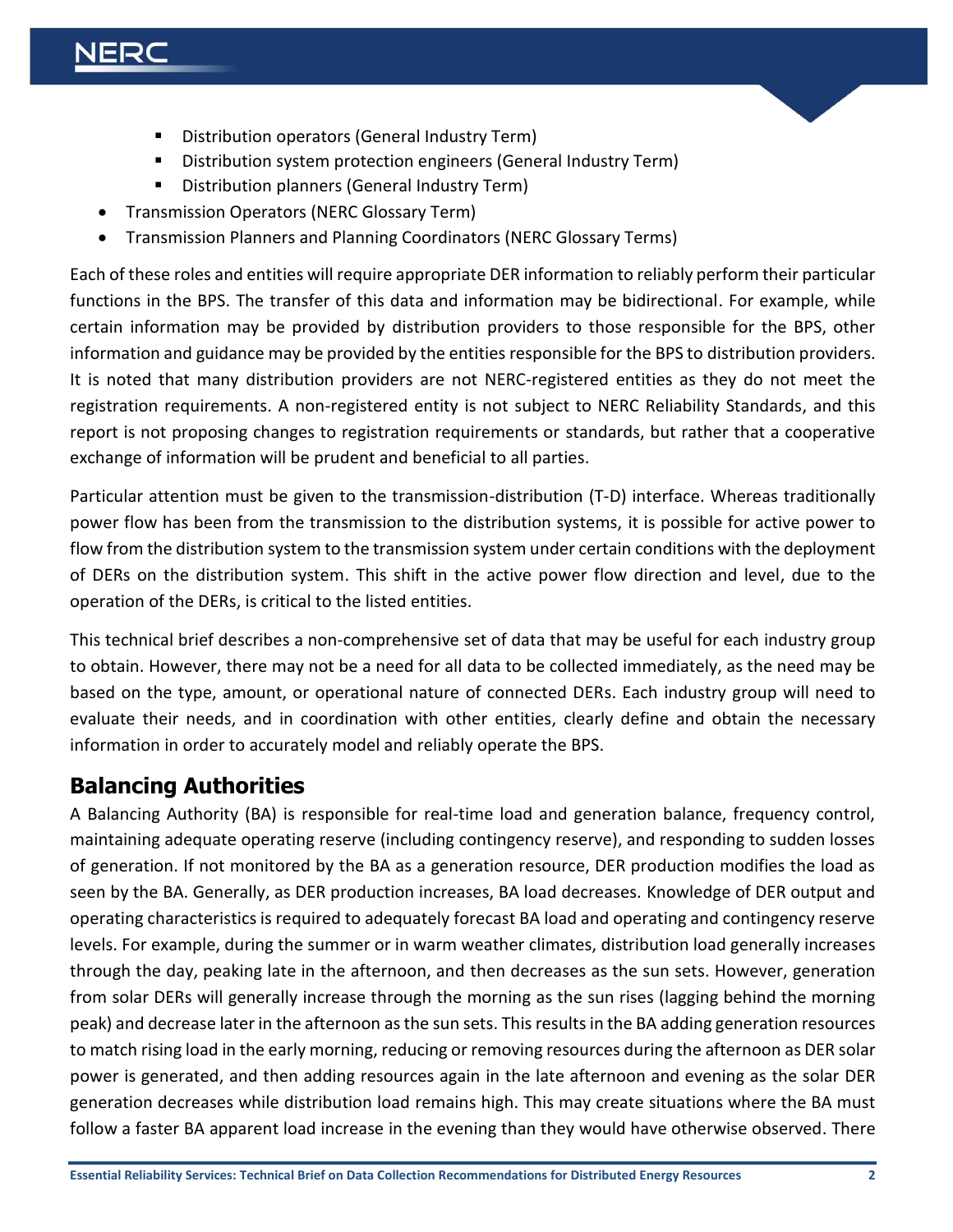may be seasonal variations in these patterns, such as BAs that see lower midday customer load during the winter while also having a strong solar resource.

DER patterns may also be altered due to evolving tariffs or the aggregated uses of DERs, such as by the selfdispatched use of DERs to reduce demand charges, respond to price signals, or provide various grid services with aggregated DER resources. In some cases, aggregators of DER resources may be able to assume some of the information reporting responsibility.

BA operations can be enhanced with the following:

- Accurate distribution load forecasts on an hourly (or shorter) basis at each load bus
- Accurate DER forecasts on an hourly (or shorter) basis at each load bus
- Accurate net load forecasts on an hourly (or shorter) basis at each load bus
- DER sensitivity to changing weather (cloud cover, irradiance, etc.)
- DER aggregation on both a substation or wider area basis
- DER active power capability on both a substation and aggregated basis
- DER resource ramp rates in watts per minute (both ramp down and ramp up)

#### **Distribution Operators**

Distribution operators are engaged in a wide range of activities. These vary by operating utility, local regulations, operating voltage (generally less than 100 kV), and organizational structure. In general, distribution operations refer to the following:

- Voltage regulation—tap changing regulators, switched capacitors, and fixed capacitors
- System protection—feeder breaker, mid-line recloser, and fuse coordination
- Switching practices including prearranged and emergency switching, energized work permits (or hot line tags) and clearance
- Load transfers between feeders and substations
- Fault Location, Isolation, and Service Restoration (FLISR) schemes—includes automatic sectionalizing, restoration and feeder reconfiguration
- Customer owned generation used as backup or operated in parallel

Distribution systems are traditionally designed to be operated as load connected to a source, where power flows from the transmission-distribution transformer to the connected load. Traditionally, there are few, if any, provisions for power to flow from the distribution-connected load to the transmission-distribution transformer. Voltage regulators are configured to operate based on unidirectional power flow while maintaining adequate voltage for all loads under all load conditions. Capacitors (switched and fixed) are placed on the feeder to correct the system's power factor and to support the voltage as necessary for the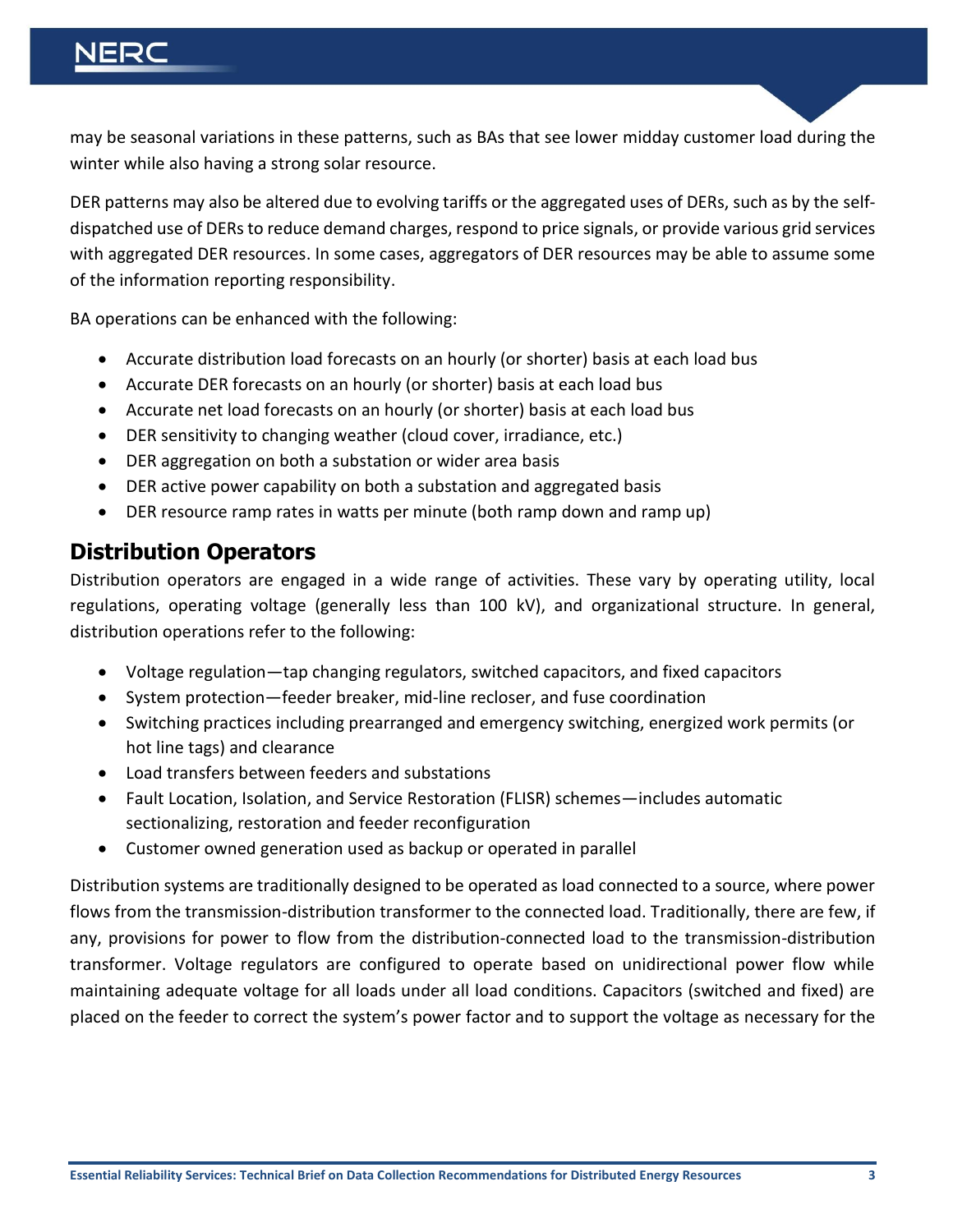### ERC

unidirectional power flow to customer loads. Distribution customer service voltage levels must be maintained within the defined tolerances.<sup>3</sup>

The output of DERs affects net loading on a distribution feeder, which consequently affects the voltage control scheme for the feeder. With sufficient DER generation on the feeder, power may flow from the feeder to the transmission-distribution transformer. Many distribution systems are not configured for this type of operation, which may require significant equipment, hardware, and software changes to accommodate bidirectional power flow. Therefore, knowledge of the DER resources and their operating characteristics (e.g., passive or active voltage and frequency control, island capability, etc.) is essential to the safe and reliable operation of the distribution system.

Distribution operations can be enhanced with the following:

- Accurate location, capacity, type, and capabilities of DER
- Accurate DER production forecasts on an hourly basis
- DER sensitivity to changing weather (cloud cover, irradiance, etc.)
- DER excitation control mode (e.g., fixed power factor, fixed reactive power, Volt-VAR, Volt-Watt, frequency-watt, etc.) and related settings
- DER response to abnormal voltage and frequency
- DER capability to be a fault current source
- DER isolation schemes

 $\overline{a}$ 

DER capability to sustain an island

### **Distribution System Protection Engineers**

Distribution system protection equipment and schemes are relied upon to clear abnormal conditions, such as short circuits (faults) and open phases. This is essential for public safety and to protect the distribution equipment and connected loads from abnormal conditions. Protection systems are designed to remove the faulted component from the feeder while maintaining service to the remainder of the feeder. Feeder protective devices consist of feeder breakers, fuses, and mid-line reclosers. The transmission-distribution transformer can be protected by circuit switchers, circuit breakers, or high-side fuses. Distribution systems are normally operated radially from the transmission-distribution transformer to the connected load or, stated differently, operated with the assumption of having a single transmission source serving distribution load.

From a system protection perspective, significant DER penetrations can alter the assumptions under which protection systems were designed and affect current and future protection schemes, therefore the following information may be needed:

Accurate location, capacity, type, and capabilities of DERs

<sup>&</sup>lt;sup>3</sup> These voltage tolerances are defined in the Institute of Electrical and Electronics Engineers (IEEE)/American National Standards Institute (ANSI) C84.1 Standard, and are typically +/- five percent.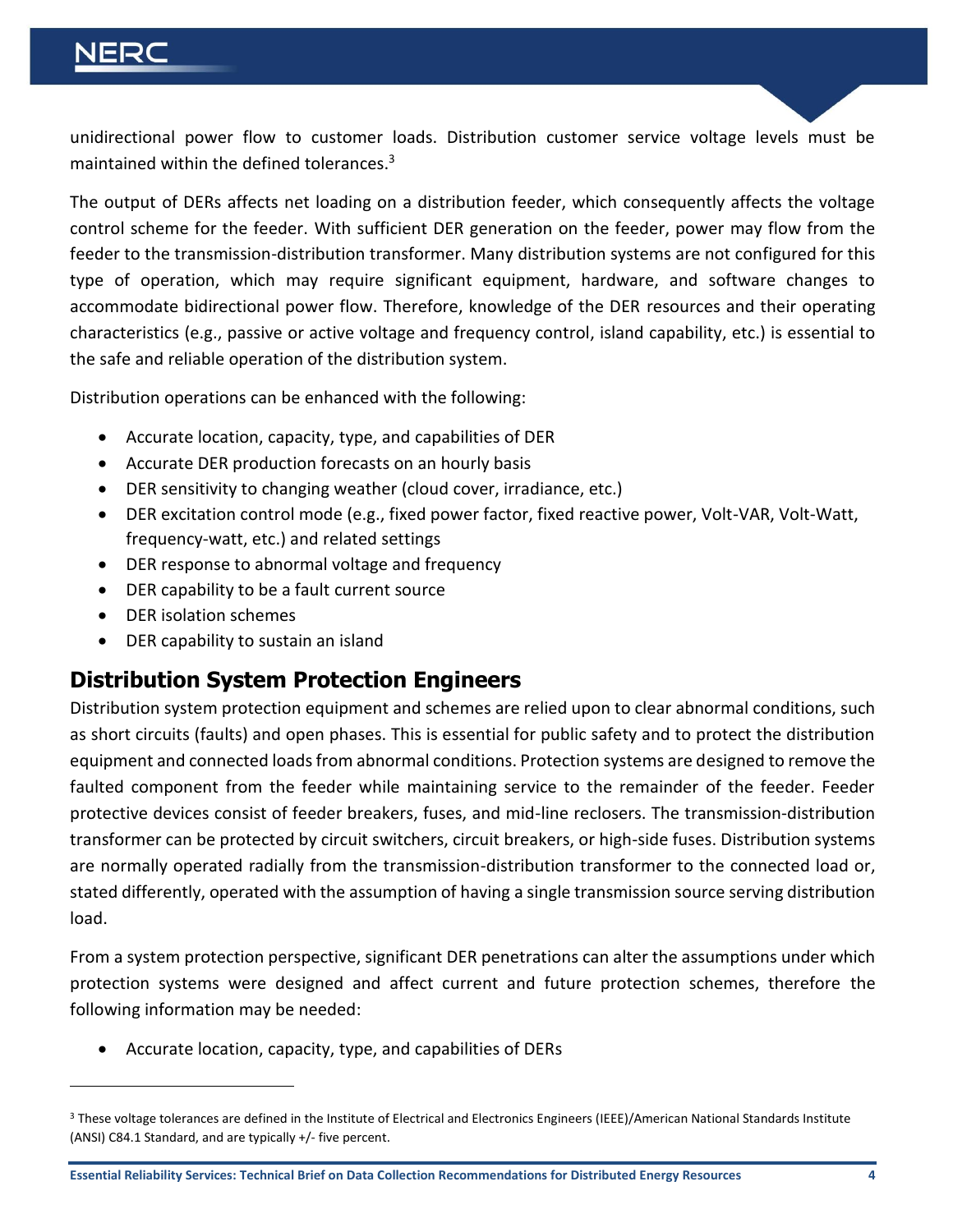### ERC

- DER response to abnormal voltage and frequency (inverter control modes)
- DER capability to be a fault current source (such as maximum current) including short circuit modeling data
- DER capability of islanding
- DER reconnection requirements—island or individually

#### **Distribution Planners**

Distribution planners are tasked with planning a distribution system that can be operated safely and reliably. Distribution planners assist in the creation of protection schemes. This information will help to ensure that the appropriate equipment and protection schemes are installed. The data requirements for this industry group are similar to those of the distribution operators.

For distribution planner functions, the following information may be needed:

- Accurate location, capacity, type, configuration and capabilities of DERs
- Accurate DER production forecasts on an hourly basis
- DER response to abnormal voltage and frequency
- DER capability to be a fault current source

### **Transmission Operators**

Transmission Operators are responsible for real-time situational awareness of the transmission system and responses to contingencies. Off-line power flow studies are used for seasonal analysis, outage coordination, and next-day analysis. DERs have a direct effect on loading of the BPS. Transmission system load is often measured at the transmission-distribution transformer where distribution load may be offset by DER generation. This affects many aspects of transmission operations for the following reasons:

- Transmission voltage and power flow vary by system loading.
- Voltage control varies with the transmission system loading.
- Post-contingency conditions are affected by system loading.

For Transmission Operators, the following information may be needed:

- Accurate distribution load forecasts on an hourly basis at each load bus
- Accurate DER forecasts on an hourly basis at each load bus
- Accurate net load forecasts on an hourly basis at each load bus
- DER sensitivity to changing weather (cloud cover)
- Aggregate nameplate capacity of DERs is forecasted at each load bus for each year during the operational planning horizon
- Potential real-time changes in DER production due to weather, time of day, etc.
- Voltage and frequency ride through capabilities of DER (IEEE 1547 abnormal performance categories assignment)
- Category III DER momentary cessation voltage threshold
- Voltage control capabilities (IEEE 1547 abnormal performance categories assignment)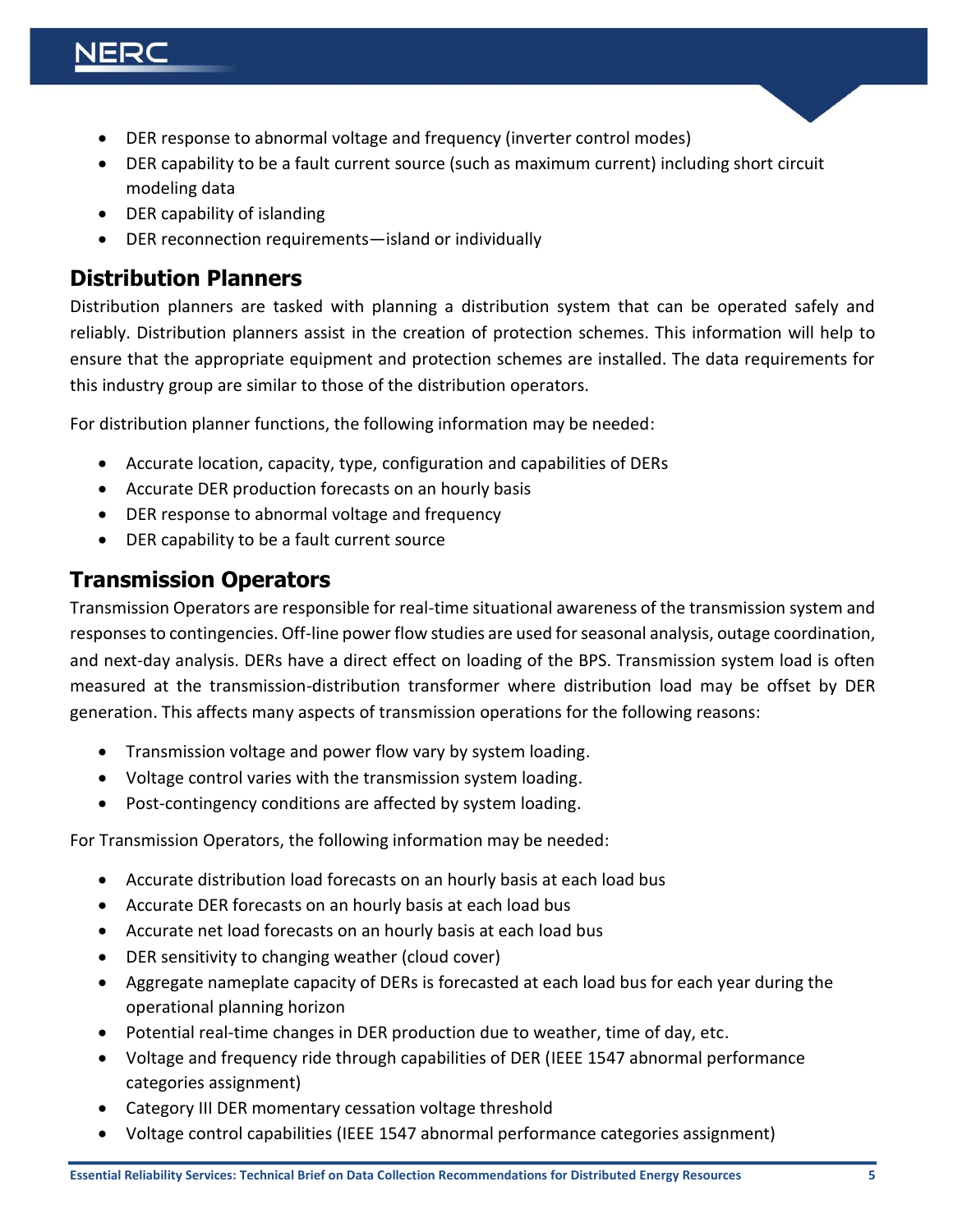- Frequency control capabilities and settings
- Automatic restoration capability and settings

#### **Transmission Planners and Planning Coordinators**

Transmission Planners and Planning Coordinators are responsible for planning a BPS that can be operated reliably and safely. They utilize very detailed models of the BPS system that include the aggregate load components of the distribution system. BPS system planning models explicitly model individual network components, such as transmission lines, transformers, capacitors, reactors, generators, and loads. Model accuracy is necessary to plan a functioning power system. Model data is validated in many ways, including equipment testing and comparison of model performance against actual system events. The system planning model is also used for system operations off-line power flow analysis and components of the planning models may be used in state estimation systems and real-time contingency analysis. Accurate data is essential.

Since DERs are on the distribution system, masking of the impacts of DERs may occur if the distribution load and DERs are netted to calculate or measure a net distribution load. However, netting DERs will not capture response to off nominal frequency and voltages that can occur on the BPS. Large changes in net system load will directly affect BPS performance under pre-contingency, post-contingency, and transient response to disturbances.

For Transmission Planners and Planning Coordinators, the following information may be needed:

- Accurate hourly distribution load forecasts at each load bus
- Accurate hourly DER forecasts at each load bus
- Accurate hourly net load forecasts at each load bus
- DER sensitivity to changing weather (cloud cover)
- DER aggregation on both a substation or wider area basis
- Potential real-time changes in DER production due to weather, time of day, etc.
- Voltage and frequency ride through capabilities of DERs (IEEE 1547 abnormal performance categories assignment)
- Category III DER momentary cessation voltage threshold
- Voltage control capabilities (IEEE 1547 abnormal performance categories assignment)
- Frequency control capabilities and settings
- Automatic restoration capability and settings

### **Future: Recommendation**

While other work of the ERSWG is being completed and transferring to the appropriate subcommittees for ongoing assessments, deployment and analysis of DERs is still evolving. Additional deployment of DERs will broadly affect a wide range of assessments as well as planning and operating practices at both the BPS and distribution level.

The ERSWG recommends that NERC maintain an ongoing DER coordinating group while working with the Operating Committee and Planning Committee to provide broad assistance with DERs and their interactions